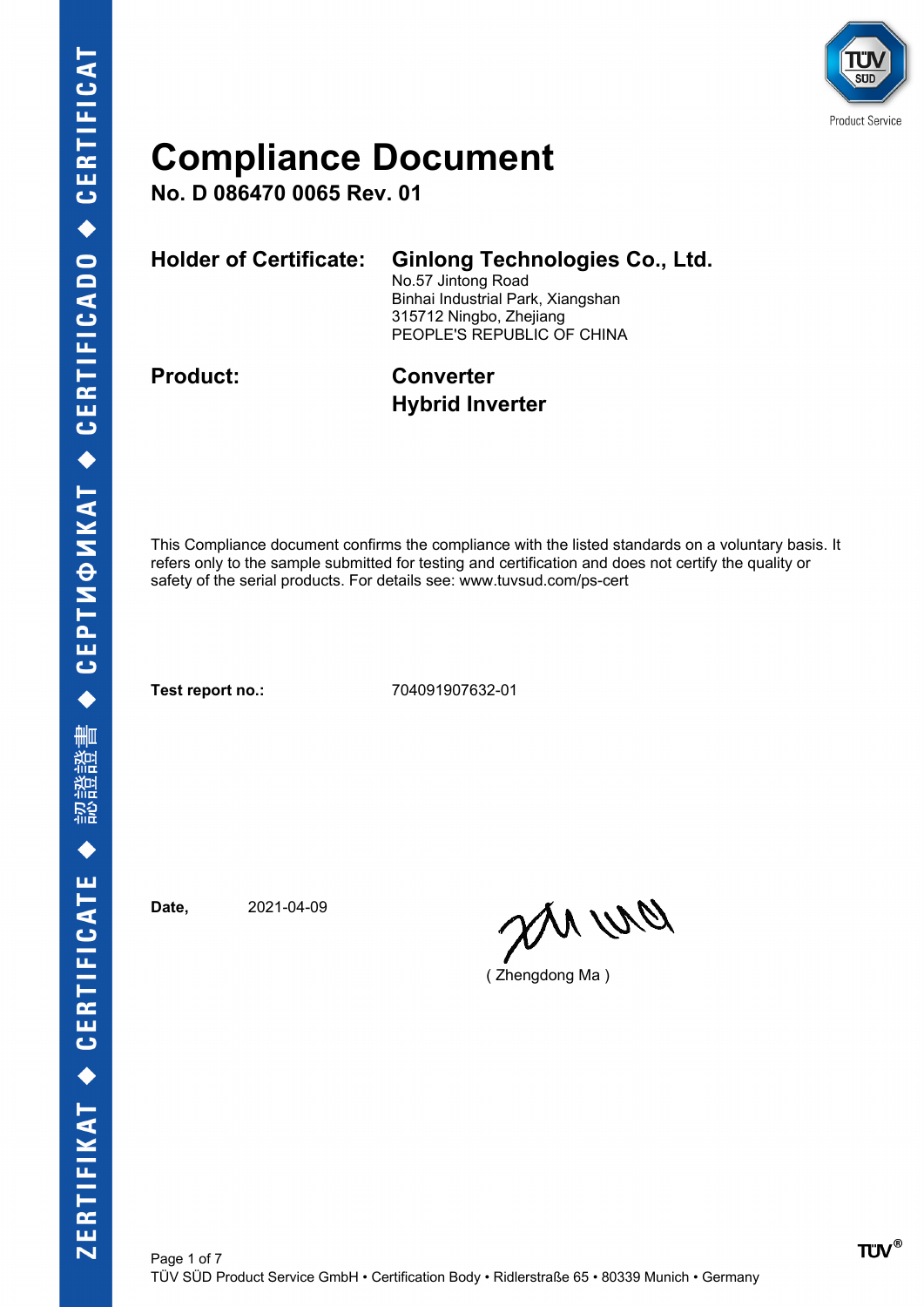

**No. D 086470 0065 Rev. 01**

**Model(s): RHI-3K-48ES, RHI-3.6K-48ES, RHI-4.6K-48ES, RHI-5K-48ES, RHI-3K-48ES-5G, RHI-3.6K-48ES-5G, RHI-4.6K-48ES-5G, RHI-5K-48ES-5G, RHI-6K-48ES-5G, S5-EH1P3K-L, S5-EH1P3.6K-L, S5-EH1P4.6K-L, S5-EH1P5K-L, S5-EH1P6K-L.**

#### **Parameters:**

| Model name                        | $RHI-3K-$<br>48ES | RHI-3.6K-<br>48ES | <b>RHI-4.6K-</b><br>48ES | RHI-5K-<br>48ES |  |
|-----------------------------------|-------------------|-------------------|--------------------------|-----------------|--|
| PV input parameters:              |                   |                   |                          |                 |  |
| Max. Input Voltage:               |                   | 600 Vd.c.         |                          |                 |  |
| MPP Voltage Range:                |                   | 90-520 Vd.c.      |                          |                 |  |
| Max. Input Current:               |                   | 2×11 Ad.c.        |                          |                 |  |
| Isc PV:                           |                   | 2×17,2 Ad.c.      |                          |                 |  |
| Battery parameters:               |                   |                   |                          |                 |  |
| Battery Type:                     |                   | Li-Ion            |                          |                 |  |
| <b>Battery Voltage Range:</b>     |                   | 42-58 Vd.c.       |                          |                 |  |
| Max. Charge Current:              | 62,5 Ad.c.        |                   |                          |                 |  |
| Max. Discharge Current:           | 62,5 Ad.c.        |                   |                          |                 |  |
| AC-Output (Back-up) parameters:   |                   |                   |                          |                 |  |
| Rated Output Voltage:             | 230 Va.c.         |                   |                          |                 |  |
| Rated Output Frequency:           | 50 Hz             |                   |                          |                 |  |
| Rated Output Current:             | 13 Aa.c.          |                   |                          |                 |  |
| Rated Output Power:               | 3000 W            |                   |                          |                 |  |
| AC-Output (Grid Side) parameters: |                   |                   |                          |                 |  |
| Rated Output Voltage:             | 230 Va.c.         |                   |                          |                 |  |
| Rated Output Frequency:           | 50 Hz             |                   |                          |                 |  |
| Rated Output Power:               | 3000 W            | 3600 W            | 4600 W                   | 5000 W          |  |
| Max. Apparent Output<br>Power:    | 3300VA            | 4000VA            | 4600VA                   | 5500VA          |  |
| Max. Output Current:              | 15,7 Aa.c.        | 17,3 Aa.c.        | 23 Aa.c.                 | 23,9 Aa.c.      |  |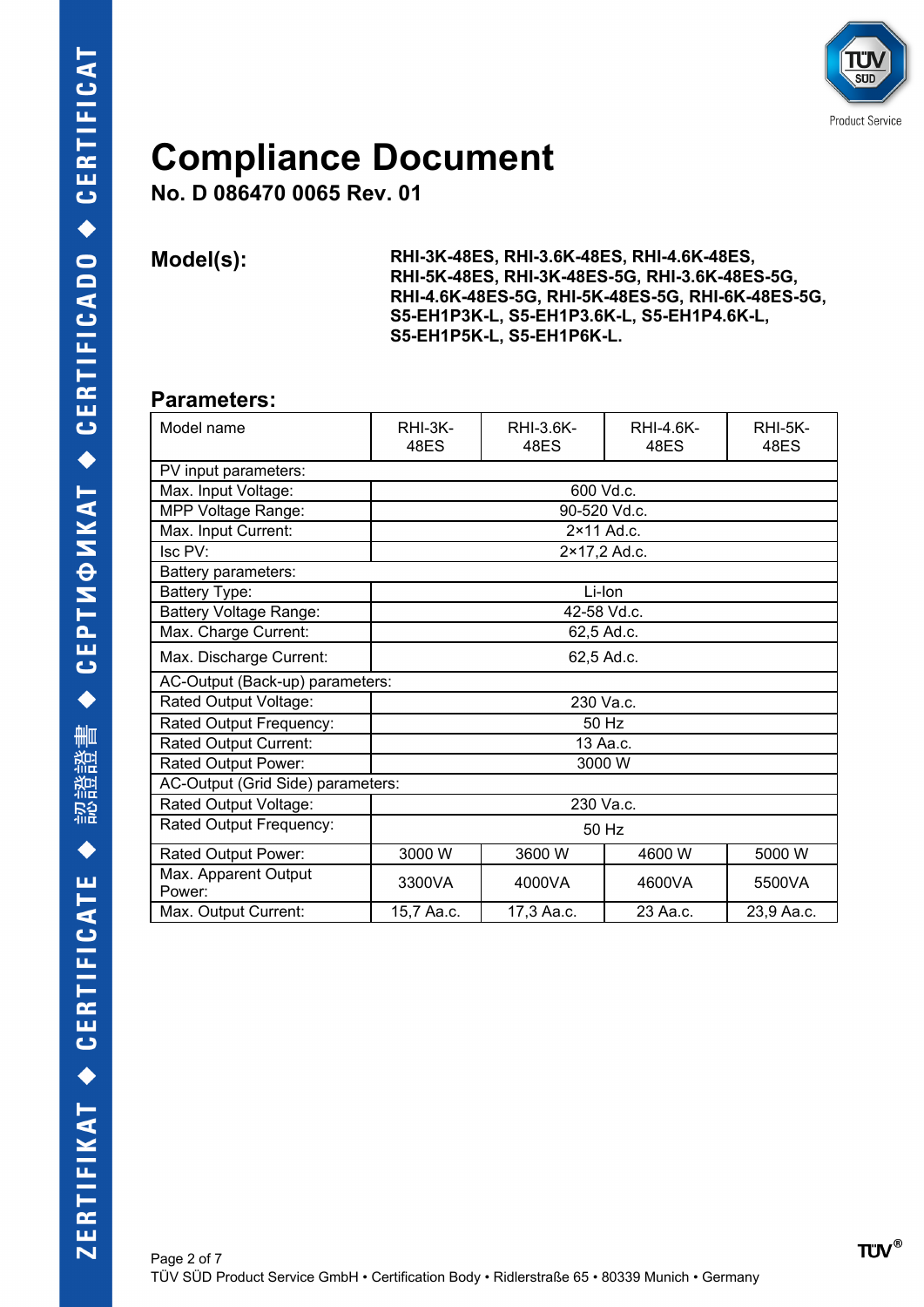

**No. D 086470 0065 Rev. 01**

| Power Factor(adj.):<br>0,8(lagging)0,8(leading)<br>AC input parameters:<br>Rated Voltage:<br>230 Va.c.<br><b>Current (Maximum</b><br>23,9 Aa.c.<br>Continuous):<br>50 Hz<br>Rated Frequency:<br>Others:<br><b>Operating Temperature</b><br>$-25 °C+60 °C$<br>Range:<br><b>Protective Class:</b><br><b>IP65</b><br>Ingress Protection:<br>II(PV), III(MAINS)<br>Overvoltage Category:<br>Inverter Topology:<br>Non-isolated<br>Model name<br>RHI-3K-48ES-5G<br>RHI-3.6K-48ES-5G<br>RHI-4.6K-48ES-5G<br>PV input parameters:<br>Max. Input Voltage:<br>600 Vd.c.<br>MPP Voltage Range:<br>90-520 Vd.c.<br>Max. Input Current:<br>2×11 Ad.c.<br>Isc PV:<br>2×17,2 Ad.c.<br>Battery parameters:<br><b>Battery Type:</b><br>Li-ion / Lead-acid<br>Battery Voltage Range:<br>42-58 Vd.c.<br>Max. Charge Current:<br>100 Ad.c.<br>62,5 Ad.c.<br>Max. Discharge Current:<br>62,5 Ad.c.<br>100 Ad.c.<br>AC-Output (Back-up) parameters:<br>Rated Output Voltage:<br>230 Va.c.<br>Rated Output Frequency:<br>50 Hz<br>Rated Output Current:<br>22 Aa.c.<br>13 Aa.c.<br>Rated Output Power:<br>3000W<br>5000 W<br>AC-Output (Grid Side) parameters:<br>Rated Output Voltage:<br>230 Va.c.<br>Rated Output Frequency:<br>50 Hz | Model name |  | RHI-3K-<br>48ES | RHI-3.6K-<br>48ES |  | <b>RHI-4.6K-</b><br>48ES | <b>RHI-5K-</b><br>48ES |
|--------------------------------------------------------------------------------------------------------------------------------------------------------------------------------------------------------------------------------------------------------------------------------------------------------------------------------------------------------------------------------------------------------------------------------------------------------------------------------------------------------------------------------------------------------------------------------------------------------------------------------------------------------------------------------------------------------------------------------------------------------------------------------------------------------------------------------------------------------------------------------------------------------------------------------------------------------------------------------------------------------------------------------------------------------------------------------------------------------------------------------------------------------------------------------------------------------------------|------------|--|-----------------|-------------------|--|--------------------------|------------------------|
|                                                                                                                                                                                                                                                                                                                                                                                                                                                                                                                                                                                                                                                                                                                                                                                                                                                                                                                                                                                                                                                                                                                                                                                                                    |            |  |                 |                   |  |                          |                        |
|                                                                                                                                                                                                                                                                                                                                                                                                                                                                                                                                                                                                                                                                                                                                                                                                                                                                                                                                                                                                                                                                                                                                                                                                                    |            |  |                 |                   |  |                          |                        |
|                                                                                                                                                                                                                                                                                                                                                                                                                                                                                                                                                                                                                                                                                                                                                                                                                                                                                                                                                                                                                                                                                                                                                                                                                    |            |  |                 |                   |  |                          |                        |
|                                                                                                                                                                                                                                                                                                                                                                                                                                                                                                                                                                                                                                                                                                                                                                                                                                                                                                                                                                                                                                                                                                                                                                                                                    |            |  |                 |                   |  |                          |                        |
|                                                                                                                                                                                                                                                                                                                                                                                                                                                                                                                                                                                                                                                                                                                                                                                                                                                                                                                                                                                                                                                                                                                                                                                                                    |            |  |                 |                   |  |                          |                        |
|                                                                                                                                                                                                                                                                                                                                                                                                                                                                                                                                                                                                                                                                                                                                                                                                                                                                                                                                                                                                                                                                                                                                                                                                                    |            |  |                 |                   |  |                          |                        |
|                                                                                                                                                                                                                                                                                                                                                                                                                                                                                                                                                                                                                                                                                                                                                                                                                                                                                                                                                                                                                                                                                                                                                                                                                    |            |  |                 |                   |  |                          |                        |
|                                                                                                                                                                                                                                                                                                                                                                                                                                                                                                                                                                                                                                                                                                                                                                                                                                                                                                                                                                                                                                                                                                                                                                                                                    |            |  |                 |                   |  |                          |                        |
|                                                                                                                                                                                                                                                                                                                                                                                                                                                                                                                                                                                                                                                                                                                                                                                                                                                                                                                                                                                                                                                                                                                                                                                                                    |            |  |                 |                   |  |                          |                        |
|                                                                                                                                                                                                                                                                                                                                                                                                                                                                                                                                                                                                                                                                                                                                                                                                                                                                                                                                                                                                                                                                                                                                                                                                                    |            |  |                 |                   |  |                          |                        |
|                                                                                                                                                                                                                                                                                                                                                                                                                                                                                                                                                                                                                                                                                                                                                                                                                                                                                                                                                                                                                                                                                                                                                                                                                    |            |  |                 |                   |  |                          |                        |
|                                                                                                                                                                                                                                                                                                                                                                                                                                                                                                                                                                                                                                                                                                                                                                                                                                                                                                                                                                                                                                                                                                                                                                                                                    |            |  |                 |                   |  |                          |                        |
|                                                                                                                                                                                                                                                                                                                                                                                                                                                                                                                                                                                                                                                                                                                                                                                                                                                                                                                                                                                                                                                                                                                                                                                                                    |            |  |                 |                   |  |                          |                        |
|                                                                                                                                                                                                                                                                                                                                                                                                                                                                                                                                                                                                                                                                                                                                                                                                                                                                                                                                                                                                                                                                                                                                                                                                                    |            |  |                 |                   |  |                          |                        |
|                                                                                                                                                                                                                                                                                                                                                                                                                                                                                                                                                                                                                                                                                                                                                                                                                                                                                                                                                                                                                                                                                                                                                                                                                    |            |  |                 |                   |  |                          |                        |
|                                                                                                                                                                                                                                                                                                                                                                                                                                                                                                                                                                                                                                                                                                                                                                                                                                                                                                                                                                                                                                                                                                                                                                                                                    |            |  |                 |                   |  |                          |                        |
|                                                                                                                                                                                                                                                                                                                                                                                                                                                                                                                                                                                                                                                                                                                                                                                                                                                                                                                                                                                                                                                                                                                                                                                                                    |            |  |                 |                   |  |                          |                        |
|                                                                                                                                                                                                                                                                                                                                                                                                                                                                                                                                                                                                                                                                                                                                                                                                                                                                                                                                                                                                                                                                                                                                                                                                                    |            |  |                 |                   |  |                          |                        |
|                                                                                                                                                                                                                                                                                                                                                                                                                                                                                                                                                                                                                                                                                                                                                                                                                                                                                                                                                                                                                                                                                                                                                                                                                    |            |  |                 |                   |  |                          |                        |
|                                                                                                                                                                                                                                                                                                                                                                                                                                                                                                                                                                                                                                                                                                                                                                                                                                                                                                                                                                                                                                                                                                                                                                                                                    |            |  |                 |                   |  |                          |                        |
|                                                                                                                                                                                                                                                                                                                                                                                                                                                                                                                                                                                                                                                                                                                                                                                                                                                                                                                                                                                                                                                                                                                                                                                                                    |            |  |                 |                   |  |                          |                        |
|                                                                                                                                                                                                                                                                                                                                                                                                                                                                                                                                                                                                                                                                                                                                                                                                                                                                                                                                                                                                                                                                                                                                                                                                                    |            |  |                 |                   |  |                          |                        |
|                                                                                                                                                                                                                                                                                                                                                                                                                                                                                                                                                                                                                                                                                                                                                                                                                                                                                                                                                                                                                                                                                                                                                                                                                    |            |  |                 |                   |  |                          |                        |
|                                                                                                                                                                                                                                                                                                                                                                                                                                                                                                                                                                                                                                                                                                                                                                                                                                                                                                                                                                                                                                                                                                                                                                                                                    |            |  |                 |                   |  |                          |                        |
|                                                                                                                                                                                                                                                                                                                                                                                                                                                                                                                                                                                                                                                                                                                                                                                                                                                                                                                                                                                                                                                                                                                                                                                                                    |            |  |                 |                   |  |                          |                        |
|                                                                                                                                                                                                                                                                                                                                                                                                                                                                                                                                                                                                                                                                                                                                                                                                                                                                                                                                                                                                                                                                                                                                                                                                                    |            |  |                 |                   |  |                          |                        |
|                                                                                                                                                                                                                                                                                                                                                                                                                                                                                                                                                                                                                                                                                                                                                                                                                                                                                                                                                                                                                                                                                                                                                                                                                    |            |  |                 |                   |  |                          |                        |
|                                                                                                                                                                                                                                                                                                                                                                                                                                                                                                                                                                                                                                                                                                                                                                                                                                                                                                                                                                                                                                                                                                                                                                                                                    |            |  |                 |                   |  |                          |                        |
|                                                                                                                                                                                                                                                                                                                                                                                                                                                                                                                                                                                                                                                                                                                                                                                                                                                                                                                                                                                                                                                                                                                                                                                                                    |            |  |                 |                   |  |                          |                        |
|                                                                                                                                                                                                                                                                                                                                                                                                                                                                                                                                                                                                                                                                                                                                                                                                                                                                                                                                                                                                                                                                                                                                                                                                                    |            |  |                 |                   |  |                          |                        |
|                                                                                                                                                                                                                                                                                                                                                                                                                                                                                                                                                                                                                                                                                                                                                                                                                                                                                                                                                                                                                                                                                                                                                                                                                    |            |  |                 |                   |  |                          |                        |
|                                                                                                                                                                                                                                                                                                                                                                                                                                                                                                                                                                                                                                                                                                                                                                                                                                                                                                                                                                                                                                                                                                                                                                                                                    |            |  |                 |                   |  |                          |                        |
|                                                                                                                                                                                                                                                                                                                                                                                                                                                                                                                                                                                                                                                                                                                                                                                                                                                                                                                                                                                                                                                                                                                                                                                                                    |            |  |                 |                   |  |                          |                        |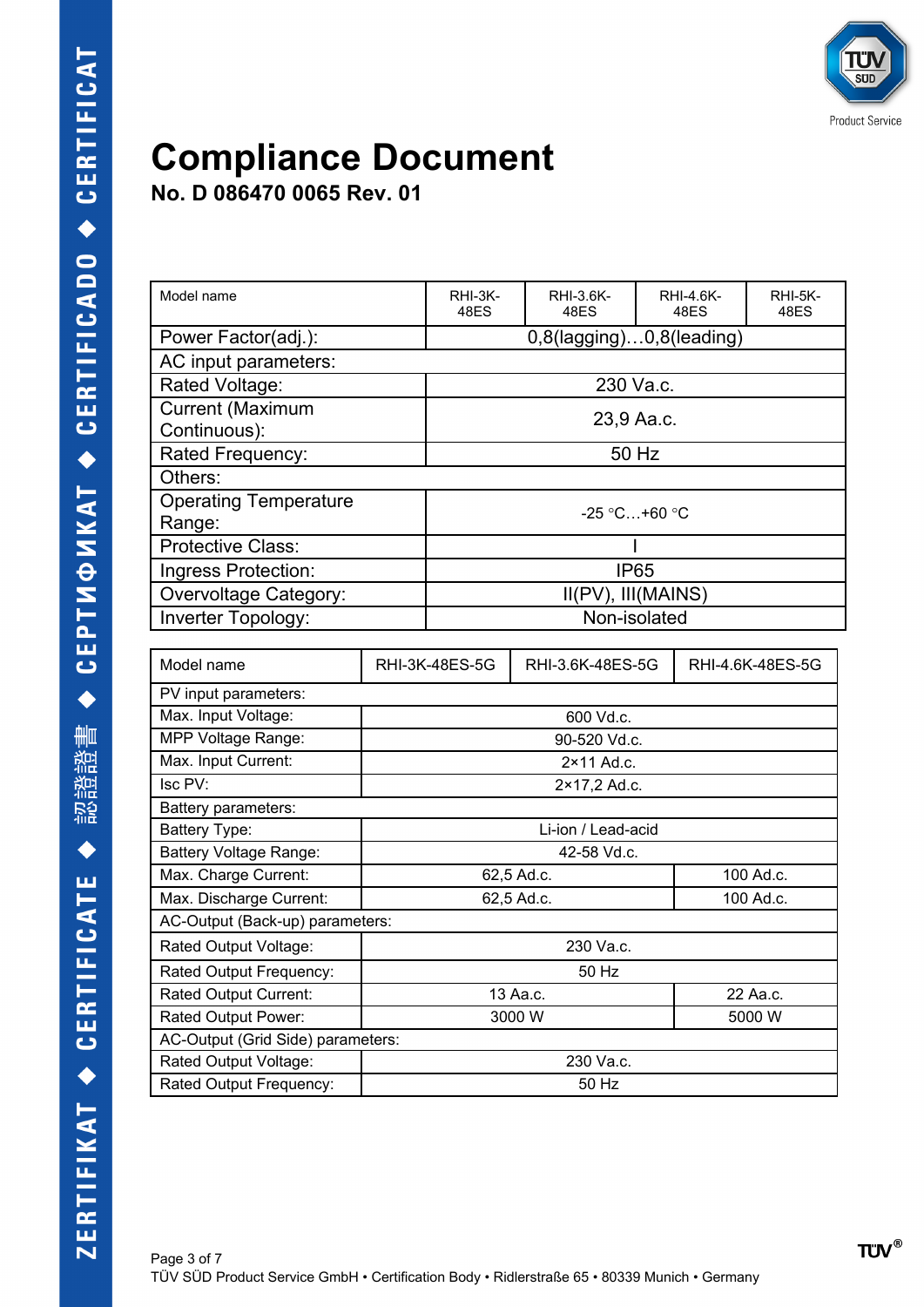

**No. D 086470 0065 Rev. 01**

| Model name                          | RHI-3K-48ES-5G                  | RHI-3.6K-48ES-5G | RHI-4.6K-48ES-5G |  |
|-------------------------------------|---------------------------------|------------------|------------------|--|
| Rated Output Power:                 | 3000 W                          | 3600 W           | 4600 W           |  |
| Max. Apparent Output Power:         | 3300VA                          | 4000VA           | 4600VA           |  |
| Max. Output Current:                | 15,7 Aa.c.                      | 17,3 Aa.c.       | 23 Aa.c.         |  |
| Power Factor(adj.):                 | $0,8$ (lagging) $0,8$ (leading) |                  |                  |  |
| AC input parameters:                |                                 |                  |                  |  |
| Rated Voltage:                      |                                 | 230 Va.c.        |                  |  |
| Current (Maximum Continuous):       | 26,1 Aa.c.                      |                  |                  |  |
| Rated Frequency:                    | 50 Hz                           |                  |                  |  |
| Others:                             |                                 |                  |                  |  |
| <b>Operating Temperature Range:</b> | $-25 °C+60 °C$                  |                  |                  |  |
| Protective Class:                   |                                 |                  |                  |  |
| Ingress Protection:                 | IP <sub>65</sub>                |                  |                  |  |
| Overvoltage Category:               | $II(PV)$ , $III(MAINS)$         |                  |                  |  |
| Inverter Topology:                  | Non-isolated                    |                  |                  |  |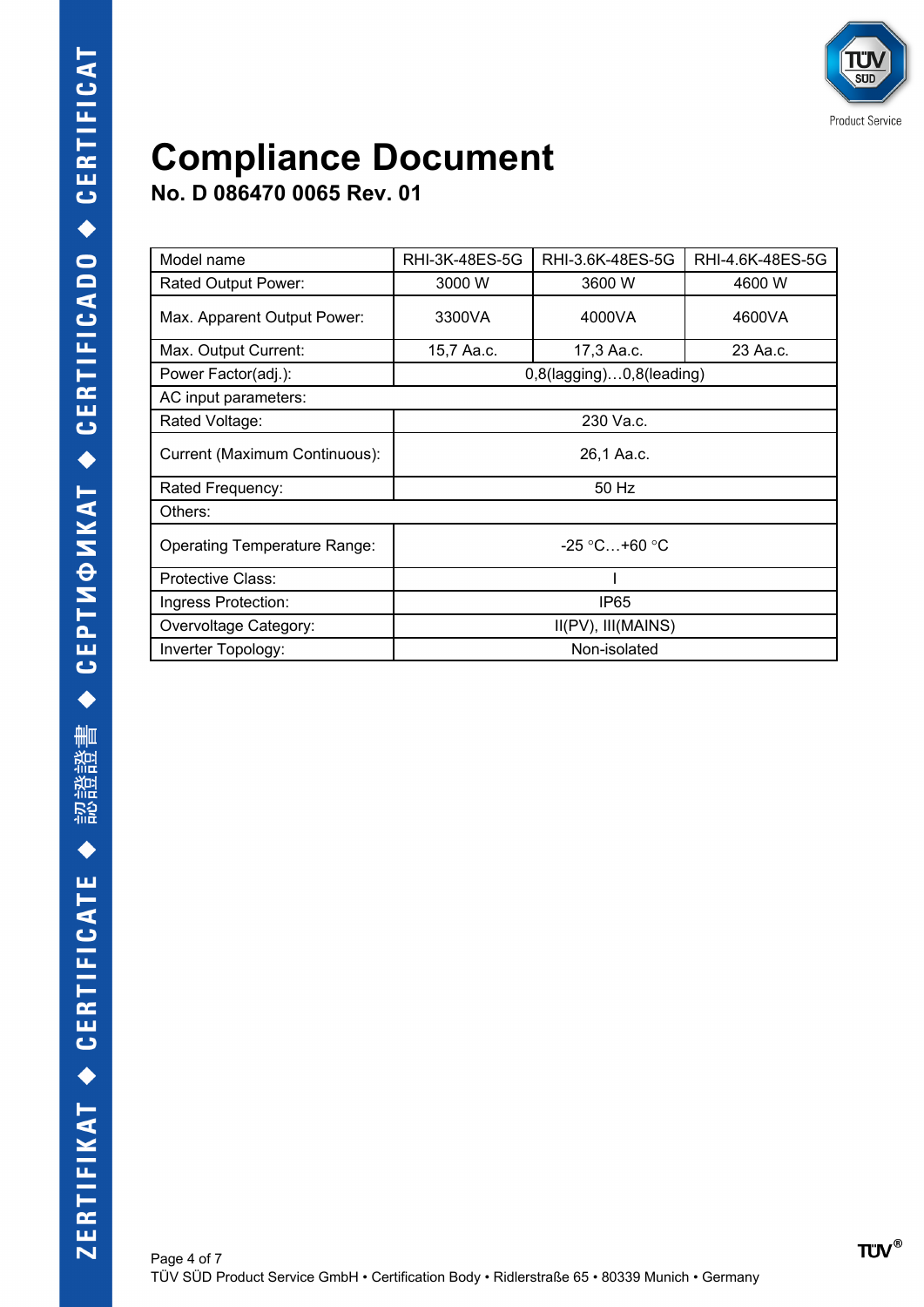

**No. D 086470 0065 Rev. 01**

| Model name                          | RHI-5K-48ES-5G<br>RHI-6K-48ES-5G |                |  |  |
|-------------------------------------|----------------------------------|----------------|--|--|
| PV input parameters:                |                                  |                |  |  |
| Max. Input Voltage:                 | 600 Vd.c.                        |                |  |  |
| MPP Voltage Range:                  | 90-520 Vd.c.                     |                |  |  |
| Max. Input Current:                 | 2×11 Ad.c.                       |                |  |  |
| Isc PV:                             | 2×17,2 Ad.c.                     |                |  |  |
| Battery parameters:                 |                                  |                |  |  |
| <b>Battery Type:</b>                | Li-ion / Lead-acid               |                |  |  |
| Battery Voltage Range:              | 42-58 Vd.c.                      |                |  |  |
| Max. Charge Current:                | 100 Ad.c.                        |                |  |  |
| Max. Discharge Current:             | 100 Ad.c.                        |                |  |  |
| AC-Output (Back-up) parameters:     |                                  |                |  |  |
| Rated Output Voltage:               | 230 Va.c.                        |                |  |  |
| Rated Output Frequency:             | 50 Hz                            |                |  |  |
| <b>Rated Output Current:</b>        | 22 Aa.c.                         |                |  |  |
| Rated Output Power:                 | 5000 W                           |                |  |  |
| AC-Output (Grid Side) parameters:   |                                  |                |  |  |
| Rated Output Voltage:               | 230 Va.c.                        |                |  |  |
| Rated Output Frequency:             | 50 Hz                            |                |  |  |
|                                     |                                  |                |  |  |
| Model name                          | RHI-5K-48ES-5G                   | RHI-6K-48ES-5G |  |  |
| Rated Output Power:                 | 5000 W                           | 6000 W         |  |  |
| Max. Apparent Output Power:         | 5500VA                           | 6000 VA        |  |  |
| Max. Output Current:                | 23,9 Aa.c.                       | 26,1 Aa.c.     |  |  |
| Power Factor(adj.):                 | 0,8(lagging)0,8(leading)         |                |  |  |
| AC input parameters:                |                                  |                |  |  |
| Rated Voltage:                      | 230 Va.c.                        |                |  |  |
| Current (Maximum Continuous):       | 26,1 Aa.c.                       |                |  |  |
| Rated Frequency:                    | 50 Hz                            |                |  |  |
| Others:                             |                                  |                |  |  |
| <b>Operating Temperature Range:</b> | $-25 °C+60 °C$                   |                |  |  |
| Protective Class:                   |                                  |                |  |  |

Ingress Protection: IP65 Overvoltage Category:  $\qquad \qquad$  | II(PV), III(MAINS) Inverter Topology: Non-isolated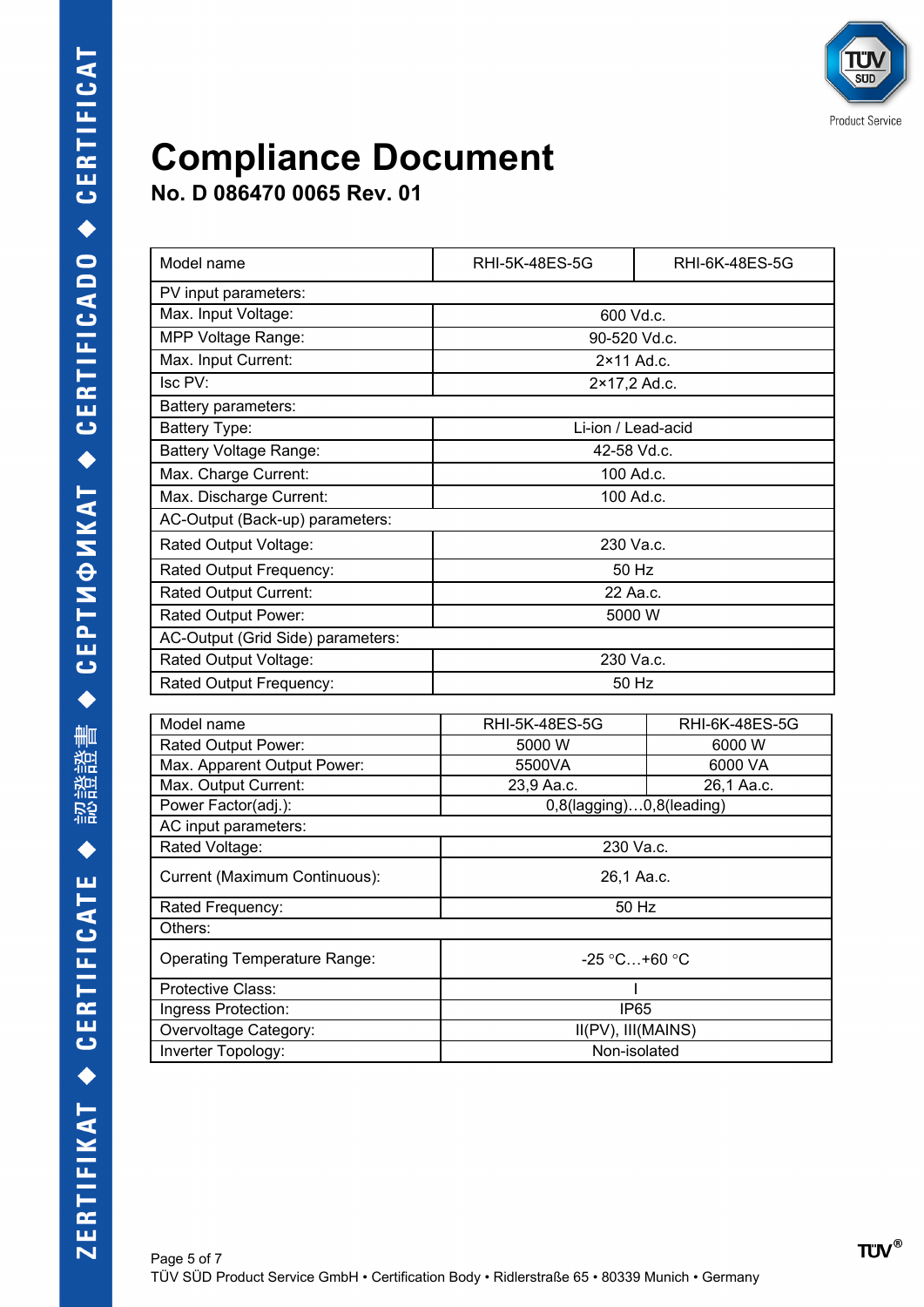

**No. D 086470 0065 Rev. 01**

| Model name                          | S5-EH1P3K-L     | S5-EH1P3.6K-L                        | S5-EH1P4.6K-L |  |  |
|-------------------------------------|-----------------|--------------------------------------|---------------|--|--|
| PV input parameters:                |                 |                                      |               |  |  |
| Max. Input Voltage:                 | 600 Vd.c.       |                                      |               |  |  |
| MPP Voltage Range:                  | 90-520 Vd.c.    |                                      |               |  |  |
| Max. Input Current:                 |                 | $2 \times 15$ Ad.c.                  |               |  |  |
| Isc PV:                             |                 | 2×22,5 Ad.c.                         |               |  |  |
| Battery parameters:                 |                 |                                      |               |  |  |
| <b>Battery Type:</b>                |                 | Li-ion / Lead-acid                   |               |  |  |
| <b>Battery Voltage Range:</b>       |                 | 42-58 Vd.c.                          |               |  |  |
| Max. Charge Current:                |                 | 62,5 Ad.c.                           | 100 Ad.c.     |  |  |
| Max. Discharge Current:             |                 | 62,5 Ad.c.                           | 100 Ad.c.     |  |  |
| AC-Output (Back-up) parameters:     |                 |                                      |               |  |  |
| Rated Output Voltage:               | 230 Va.c.       |                                      |               |  |  |
| Rated Output Frequency:             | 50 Hz           |                                      |               |  |  |
| <b>Rated Output Current:</b>        | 13,5 Aa.c.      |                                      | 22 Aa.c.      |  |  |
| Rated Output Power:                 | 3000 W          | 5000 W                               |               |  |  |
| AC-Output (Grid Side) parameters:   |                 |                                      |               |  |  |
| Rated Output Voltage:               | 230 Va.c.       |                                      |               |  |  |
| Rated Output Frequency:             |                 | 50 Hz                                |               |  |  |
|                                     |                 |                                      |               |  |  |
| Model name                          | S5-EH1P3K-L     | S5-EH1P3.6K-L                        | S5-EH1P4.6K-L |  |  |
| Rated Output Power:                 | 3000 W          | 3600 W                               | 4600 W        |  |  |
| Max. Apparent Output Power:         | 3300VA          | 4000VA                               | 4600VA        |  |  |
| Max. Output Current:                |                 | 14,5 Aa.c.<br>17,5 Aa.c.<br>20 Aa.c. |               |  |  |
| Power Factor(adj.):                 |                 | 0,8(lagging)0,8(leading)             |               |  |  |
| AC input parameters:                |                 |                                      |               |  |  |
| Rated Voltage:                      |                 | 230 Va.c.                            |               |  |  |
| Current (Maximum Continuous):       | 20,5 Aa.c.      | 25 Aa.c.                             | 31,5 Aa.c.    |  |  |
| Rated Frequency:                    |                 | 50 Hz                                |               |  |  |
| Others:                             |                 |                                      |               |  |  |
| <b>Operating Temperature Range:</b> | $-25$ °C +60 °C |                                      |               |  |  |
| Protective Class:                   |                 |                                      |               |  |  |
| Ingress Protection:                 | <b>IP65</b>     |                                      |               |  |  |
| Overvoltage Category:               |                 | II(PV), III(MAINS)                   |               |  |  |
| Inverter Topology:                  |                 | Non-isolated                         |               |  |  |